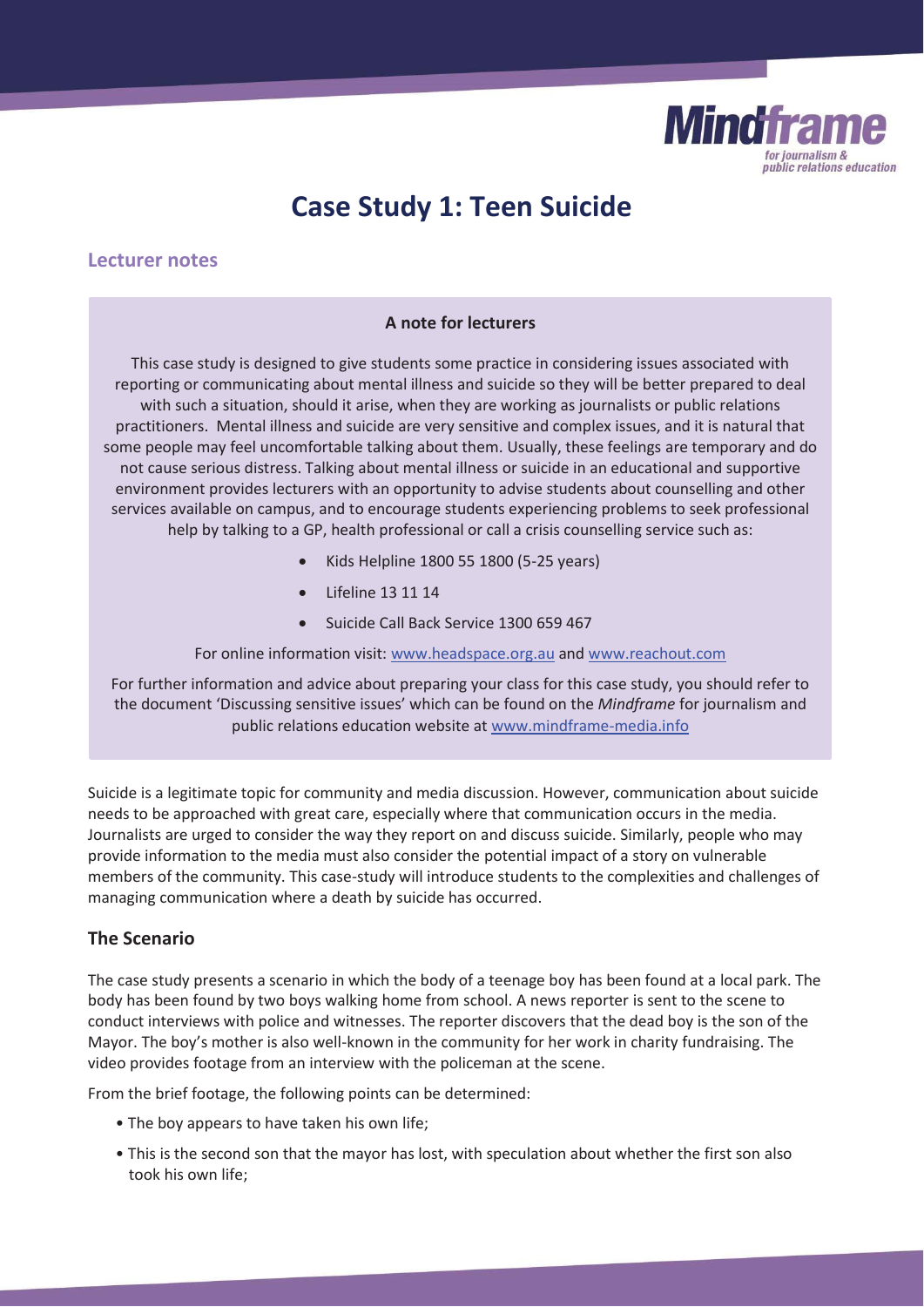

There is mention of the fact he was in his school uniform and smelled of alcohol. One of the youths who discovered the deceased boy had a phone, which he used to immediately post an update to his Facebook page about what he had witnessed. His post read:

*OMG just saw a dead body. Loser Lomas hung himself. Crazy.* 

The boy's Facebook privacy settings were such that this information was visible publicly.

The journalist, having witnessed the boy posting the mobile update, searches for and accesses his page later that day. Within hours, other young people from the school have initiated a "memorial page" to the student who has died and posted various tributes, condolences and personal anecdotes.

# **Using the Scenario**

Students are required to consider how they will liaise with publics and stakeholders, what mechanisms they will use to communicate with various publics, and how they will manage the media, whilst keeping in mind the potential for further harm that could be associated with this tragic event if communication is not managed well. This scenario can be used as the basis for a class exercise in subjects such as issues and crisis management, media relations, ethics and law or introductory subjects in public relations. In considering the scenario and questions, you should refer students to the document *Issues and Impact: Communicating mental illness and suicide,* for an overview of key ethical and public relations issues involved in managing communication about suicide. This resource and additional reference materials are available on the *Mindframe* for Universities website (www.mindframe-media.info).

# **Class Exercise**

To further explore the complexities and challenges of this situation, students can be allocated to one of the following four options. Allow students time to discuss the questions in small groups and then compare and contrast the approach of each group. Alternatively you could ask groups to consider options 1, 2 and 3 simultaneously and consider the different organisations in relation to each question.

#### *Option 1a*

You are employed in the public relations unit of the Department of Education. The principal of St Hughes High School has contacted you to inform you of the death of the young person and to inform you that he has already had one phone call from the media as well as two distressed calls from parents. It is Department policy for the public relations unit to manage such crises on behalf of individual schools.

#### *Option 1b*

You are employed as the Public Relations liaison for the collection of schools comprising St Hughes' College. The principal of the Raden campus has contacted you to inform you of the death of the young person and to inform you that he has already had one phone call from the media as well as two distressed calls from parents. It is College policy for the Public Relations officer to respond on behalf of the College and campus, under the instruction of the campus Principal.

#### *Option 2*

You are in charge of public relations for the mayor's office. You receive a call from the mayor's personal assistant to inform you of the tragic death of the mayor's second son and to let you know that reporters have already made contact with the office. In addition, the personal assistant overheard other staff speculating about whether the mayor would resign after this second tragedy. The mayor and his wife are both grief stricken and undecided about what to do.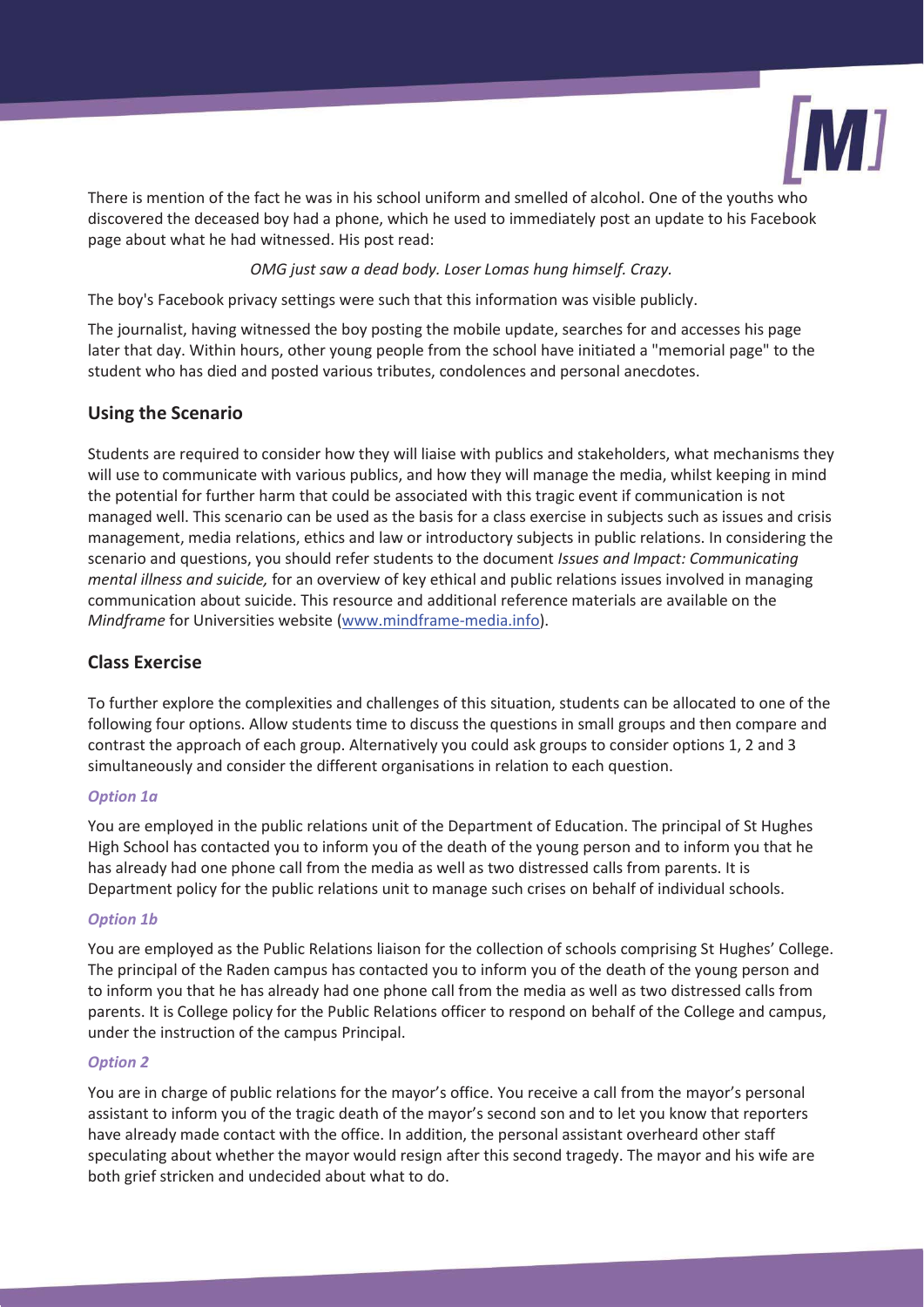

#### *Option 3*

You work for a local suicide prevention organisation and have just applied for funding to develop youth specific programs in the local area. This tragic incident may provide an opportunity to promote the importance of your service and lobby for the funding you need. Staff are divided about whether they should get involved in this incident.

## **Discussion Questions and Exercises**

#### *Identifying the issues*

1. Identify who your key stakeholders and publics will be. Consider both internal and external stakeholders and publics.

2. Identify the key roles that will need to be in place and who might fill these roles

3. Will there be a spokesperson nominated? What issues should this person be briefed about prior to speaking with the media?

4. Identify what further information you might need to know before making a response. How would you go about obtaining it?

5. Brainstorm some of the key issues the media, or other publics, may focus on or want information about.

#### *Responding to the situation*

1. What kind of preparation from a public relations perspective should have already been in place to help deal with this situation?

2. What kind of resources will you need to manage your response (for example, staffing)?

3. How will you communicate with your publics and stakeholders? What specific tactics might you use? What kind of communication and tactics should be avoided?

4. Will your response be different for each communication platform that is involved in this situation? Why or why not?

5. Consider whether your organisation should release a statement or make comment to the media regarding the event. Things you will need to consider include:

- The implications for officially releasing or confirming information given the detail that is readily available via social media about the death;
- The news values associated with the story and the likelihood that the media will report the story regardless of a response from your organisation;
- What specific tactics you would use to involve and communicate with the media;
- What sensitivities do you need to be aware of and include in your response in order to adhere to the *Mindframe* guidelines and principles of *Mindframe* for Universities?
- 6. In responding to this situation, what are some of the ethical considerations that arise in this situation?

7. How might you manage the impact of this situation within your organisation?

8. In a crisis situation it is generally best to be proactive with the media and provide an immediate response. How does this change in a situation where a death by suicide has occurred?

9. How will you manage possible risks to the community?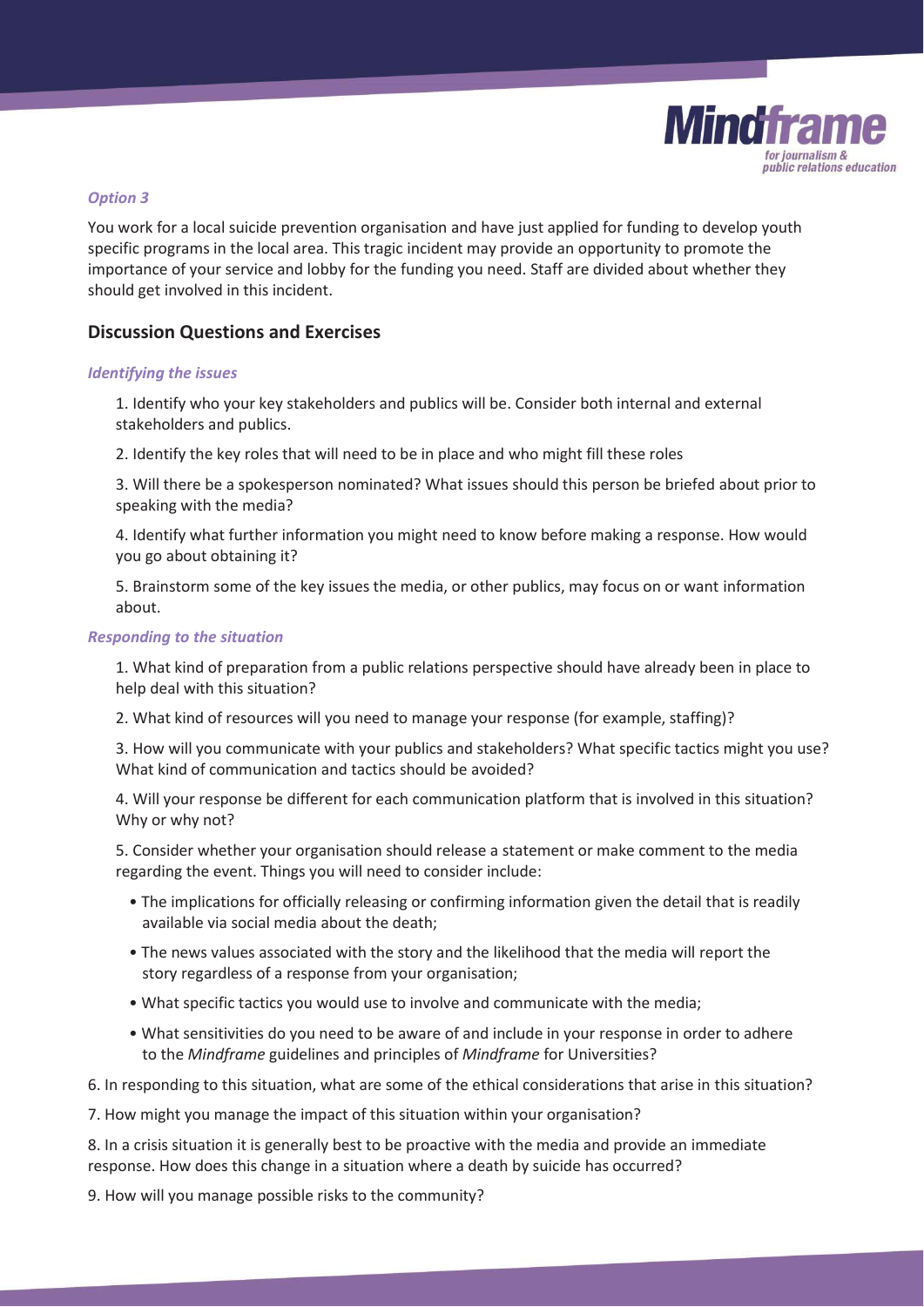

10. How will you monitor and continue to manage the interests of your client, both around the incident and for their organisation long term?

11. How will you measure the success of your response plan and its implementation?

**Related fact sheets are available online at www.mindframe-media.info** 

#### **Assignment or Individual Task**

Allocate students to one of the three options outlined above. Then ask them to develop one of the following:

A. **A plan for managing the crisis**; outlining what systems you will put in place, resources and expertise you will draw on, how you will identify and communicate with stakeholders and publics and any other ethical considerations that you think may be important.

B. **A Media Relations Plan**; including an outline of what media response you will provide, what research you may need to do, the timing of communication, how the issue will be handled, which platforms and media you will engage with, who will be the spokesperson or spokespeople, and how these people will be briefed. You may also want to include an outline of the specific ethical considerations posed by this scenario.

#### **Assessment Tip**

Use the lecturer's notes above to assist in assessing the task. Ensure students have considered good public relations planning as well as the ethics.

# **Discussion Questions & Lecturer's Notes**

#### *Identifying the issues*

## **1. Identify who your key stakeholders and publics will be. Consider both internal and external stakeholders and publics.**

- For the Department of Education this will include: the school community teachers and other school staff, students and parents; the general public; other services such as police, the mayor's office, mental health and suicide prevention services etc;
- For the mayor's office this will include: the party leaders and other council members; the general public; other services – such as the police and emergency services;
- For the suicide prevention organisation this will include: Staff and volunteers within the local branch and at a national level where appropriate; the general community; online communities; young people; the school community and potentially council staff who may be affected by the death.

#### **2. Identify the key roles that will need to be in place and who might fill these roles?**

- Spokesperson;
- Public Relations advisor;
- Legal;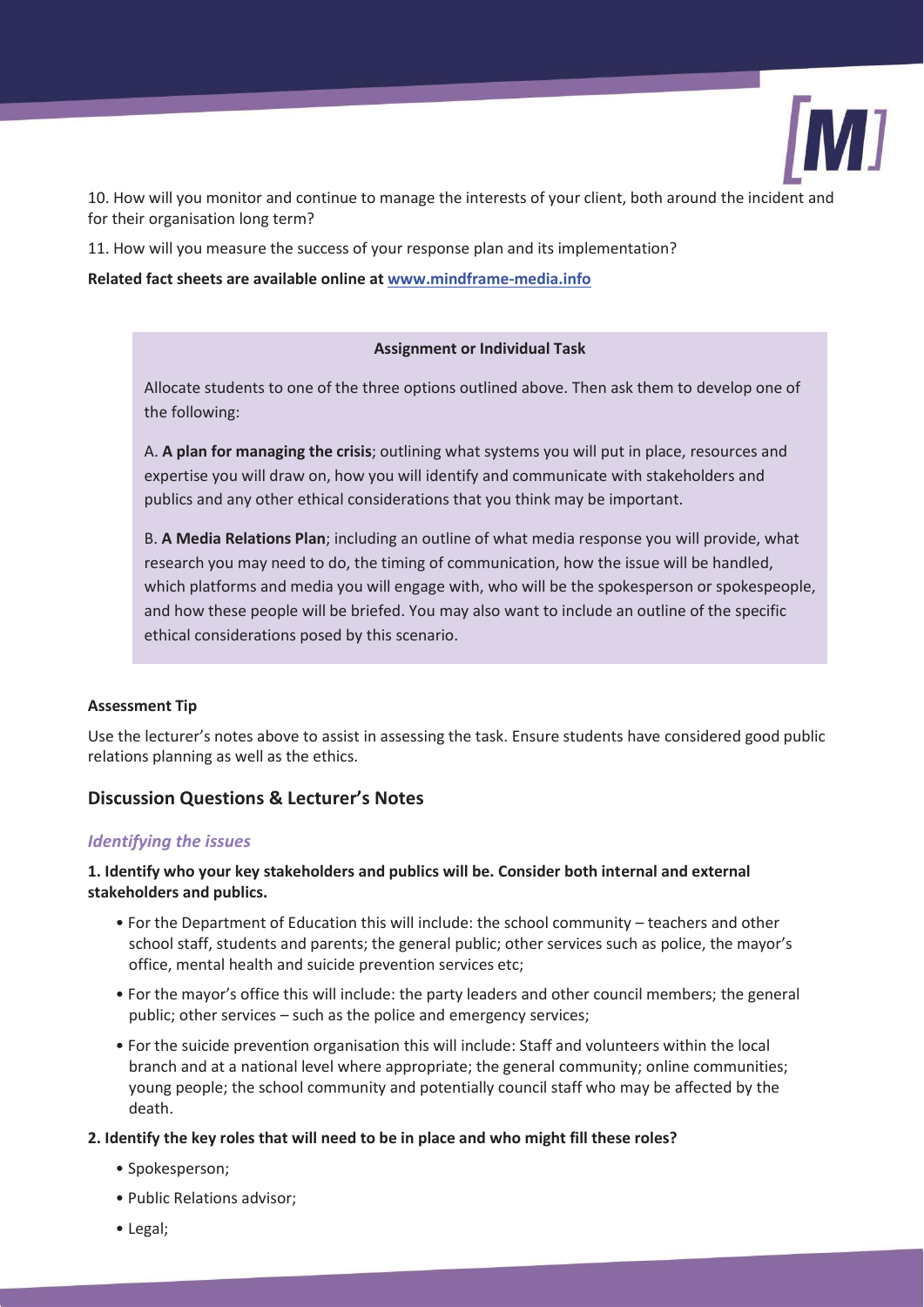

- Human resources;
- Debriefing school, students, mayor's office staff

# **3. Will there be a spokesperson nominated? What issues should this person be briefed about prior to speaking with the media?**

Students should indicate the relevant spokespeople for their organisation and also consider providing this person or people with:

- Enough background information about the situation;
- A list of information the organisation is happy to discuss or release;
- Clear information about the potential risks of talking about suicide in certain ways and via various platforms – with instructions not to discuss method or location of deaths;
- Notes on the critical issues that the media may ask about e.g. the claim of alcohol use / youth suicide – and the agreed response to those questions;
- Prevention information that could be included in their comments how people can care for each other, common risk factors and warning signs etc;
- Information about support services that could be promoted to assist people who are distressed or affected.

# **4. Identify what further information you might need to know before making a response. How would you go about obtaining it?**

Some issues to consider are:

- Has the boy's identity been confirmed and relevant people notified? You would not want to make a response and reveal the boy's identity if people have not been notified. This information may be sourced from the police or potentially the mayor's office;
- What other details about the boy and his family would need to be considered. Should the death of the first son be mentioned?
- Should details of the death be released? International research evidence suggests that giving details about a method or location of suicide could lead to further deaths when that is communicated through the media. Consider what information the media and other stakeholders already know and how you might manage the flow of information;
- Given the above point, consider the information that is available via social media. Would you access it? How would you go about accessing it? Will you make use of it? If not, why not?
- Contacting relevant experts in mental health and suicide prevention to give accurate background information about youth suicide, current trends, and what types of suicide prevention messages should be communicated at this time;
- What internal and external supports are available for people affected by this incident? For example, there may be Employee Assistance Programs available for staff. For the wider community, telephone counselling services may need to be promoted. Organisations may decide to use online platforms such as Facebook to promote help seeking information.

## **5. Brainstorm some of the key issues the media, or other publics, may focus on or want information about.**

For the Department of Education this may include:

• The young man had been drinking. Did this take place on school grounds?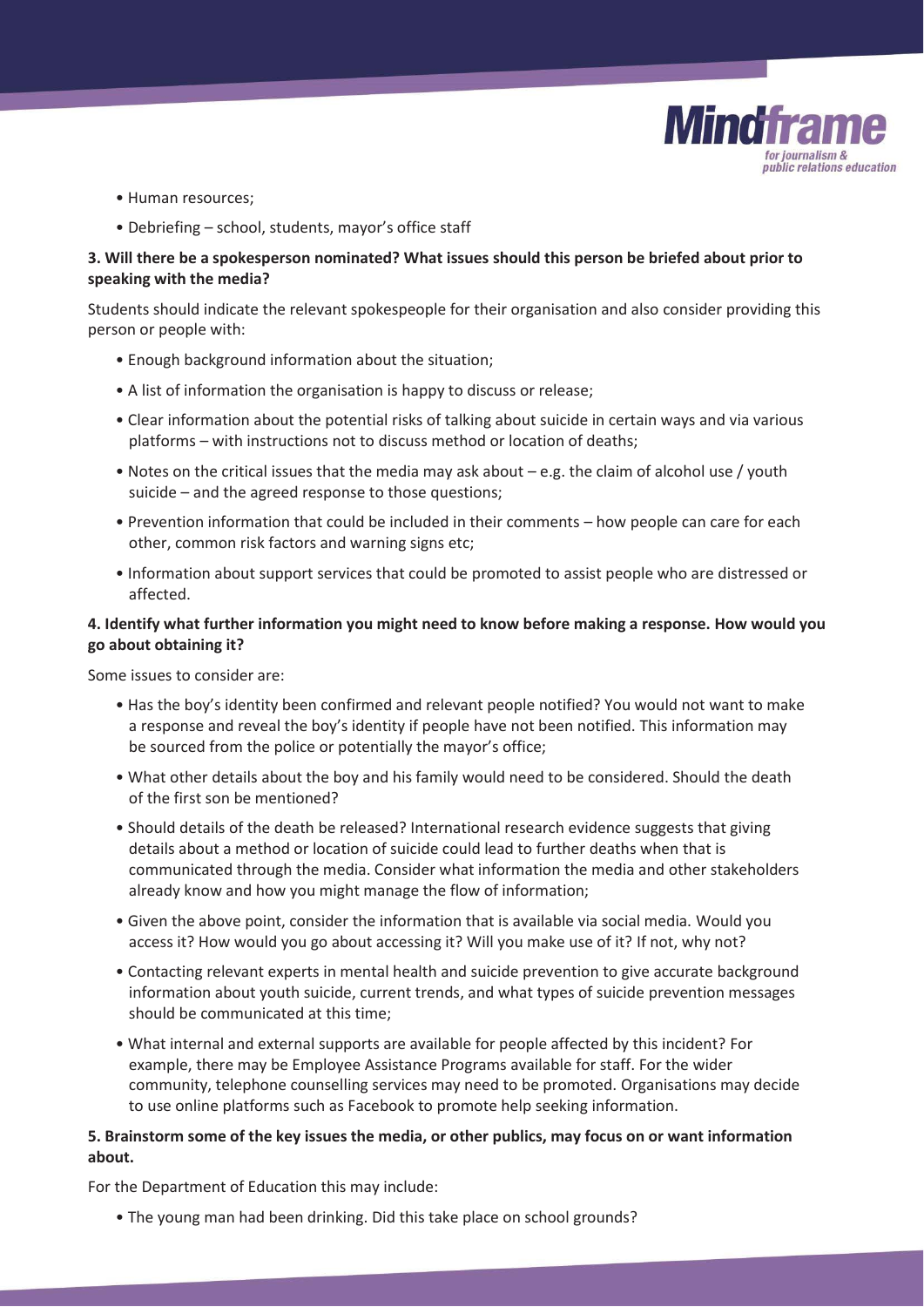

- The incident happened during school hours so should the school have been aware of his disappearance?
- What kind of emotional support programs does the school have in place currently to help prevent this type of tragedy?
- Facebook, privacy and student welfare issues.

For the mayor's office this may include:

- Links between the deaths of the mayor's two sons;
- Personal comments relating to the family and their children;
- Questions about whether the mayor and his wife were good parents;
- Whether the government is doing enough about suicide prevention.

For the suicide prevention organisation this might include:

- The types of local issues that might have contributed to the death (e.g. drugs, bullying, identity issues such as sexuality, lack of opportunity for young men etc);
- Whether there are adequate local services; online risks for young people; whether more funding is required;
- Facts and statistics about suicide in the area; what they think could be done to prevent more suicides etc.

Public response via social media could potentially become the focus of media attention more than the incident itself. This may change the nature of reporting about the incident, and the handling of detailed information.

#### *Responding to the situation*

# **1. What kind of preparation from a public relations perspective should have already been in place to help deal with this situation?**

Answers might consider the following:

- Crisis management plan and crisis management team with clearly identified roles and responses;
- Additional Crisis Management plans might be required specifically for the potential impact of social media communications (for your organisation / client AS WELL AS vulnerable populations);
- A list of key spokespeople that can be drawn on if a public response is required;
- Lists of key contacts in certain areas, for example, within the organisation;
- Links with mental health and suicide prevention organisations that could be drawn upon for advice.

#### **2. What kind of resources will you need to manage your response (for example, staffing)?**

Answers might consider the following:

- Staffing;
- Information technologies, telecommunications;
- Funds for external contractors or services e.g. counsellors.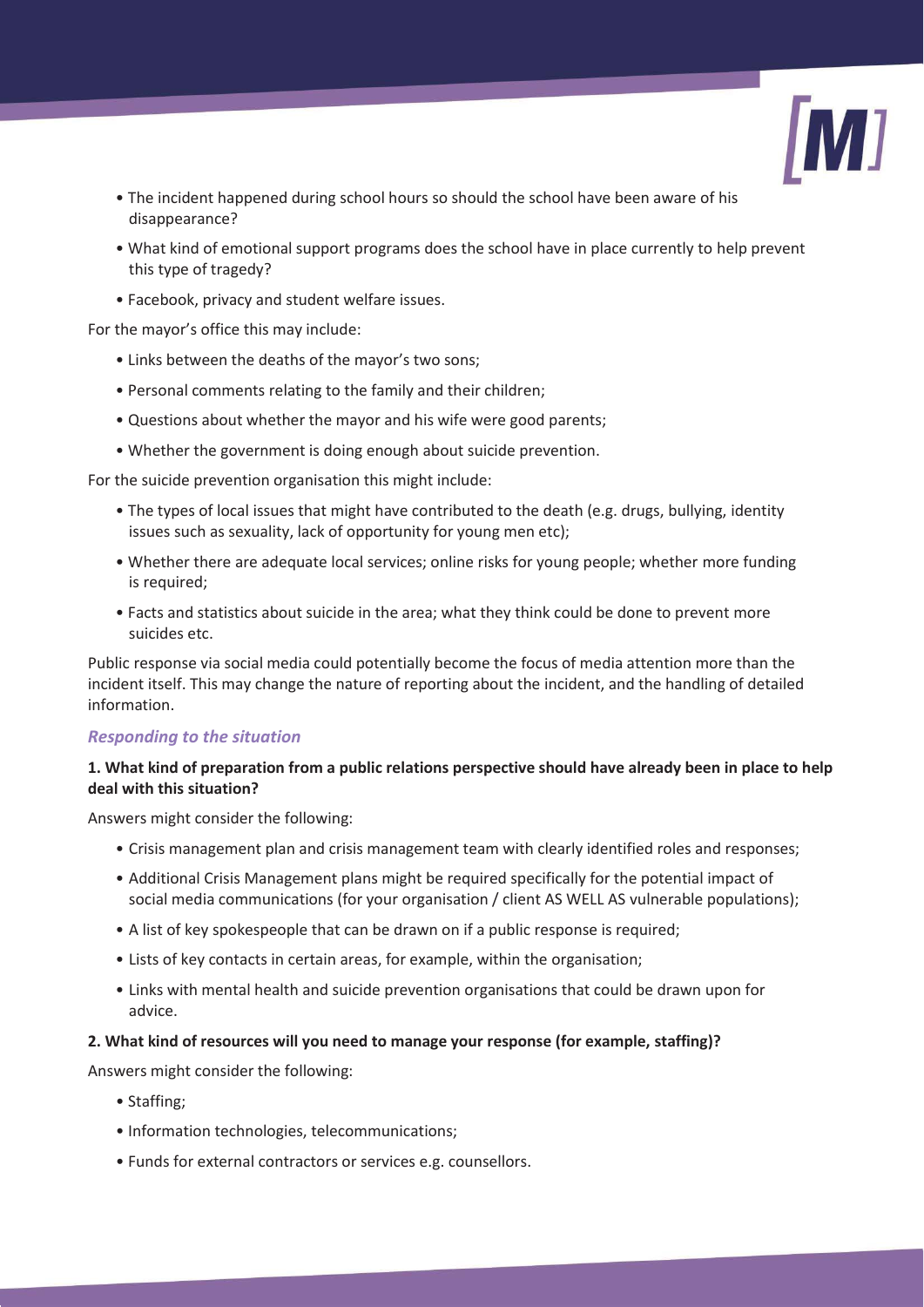

## **3. How will you communicate with your publics and stakeholders? What specific tactics might you use? What kind of communication and tactics should be avoided?**

Answers may consider the following (depending on the specific option students are working on):

- Parents and students may be contacted by mail, telephone, a school assembly or meeting, classroom discussion, the school website (although this is public so information will need to be monitored);
- Strategies that the Department of Education, and specifically the school, might employ to communicate appropriately with staff and students and ways to support both of those groups, through information, counselling etc. The school may also want to consider information they can give parents to talk about the incident with their children, special support that may be required for close friends. Should the school investigate whether they breached any duty of care and how they might change policies and practices to try to prevent another death?;
- Staff within each organisation may be contacted by email, letter, a staff intranet (that is not publicly available), staff meeting, telephone;
- The mayor's office will need to consider how to communicate with staff to keep them informed and provide support for those who may need it. They will also need to consider how the mayor is supported to return to work and what skills and support all staff may need to ensure this is done in the most appropriate way;
- The broader community can be reached through the media (although consideration would need to be given to whether this is a good idea), through websites etc;
- Consider the impact of social networking sites such as Facebook. What might be the implications for students or individuals posting messages on these sites, given media and other vulnerable people may get access to the information. How might it be moderated?;
- The suicide prevention organisation will need to consider whether staff should be talking about this incident outside of their organisation, how they communicate responsibilities to staff and generate ideas for how their expertise may be used to support the school, the council and other stakeholders;
- The social media forums may provide alternative modes for delivering your message to your target publics (e.g. you may wish to use the Facebook page to role model more responsible language use).

# **4. Will your response be different for each communication platform that is involved in this situation? Why or why not?**

Consider the following:

- What does the evidence say about communicating about suicide via mainstream media? What does it say about social media? There is a dearth of evidence about the impact of social media communication about suicide on vulnerable audiences or publics. As such it is important to consider ways to minimise potential harm, such as focusing on help-seeking information and avoiding communication of detailed information such as method and location;
- The way people engage with each different communication platform, and the messages they take from these, varies;
- Information exchanged via social media or user-generated platforms circulates very rapidly in comparison to traditional forms such as print media;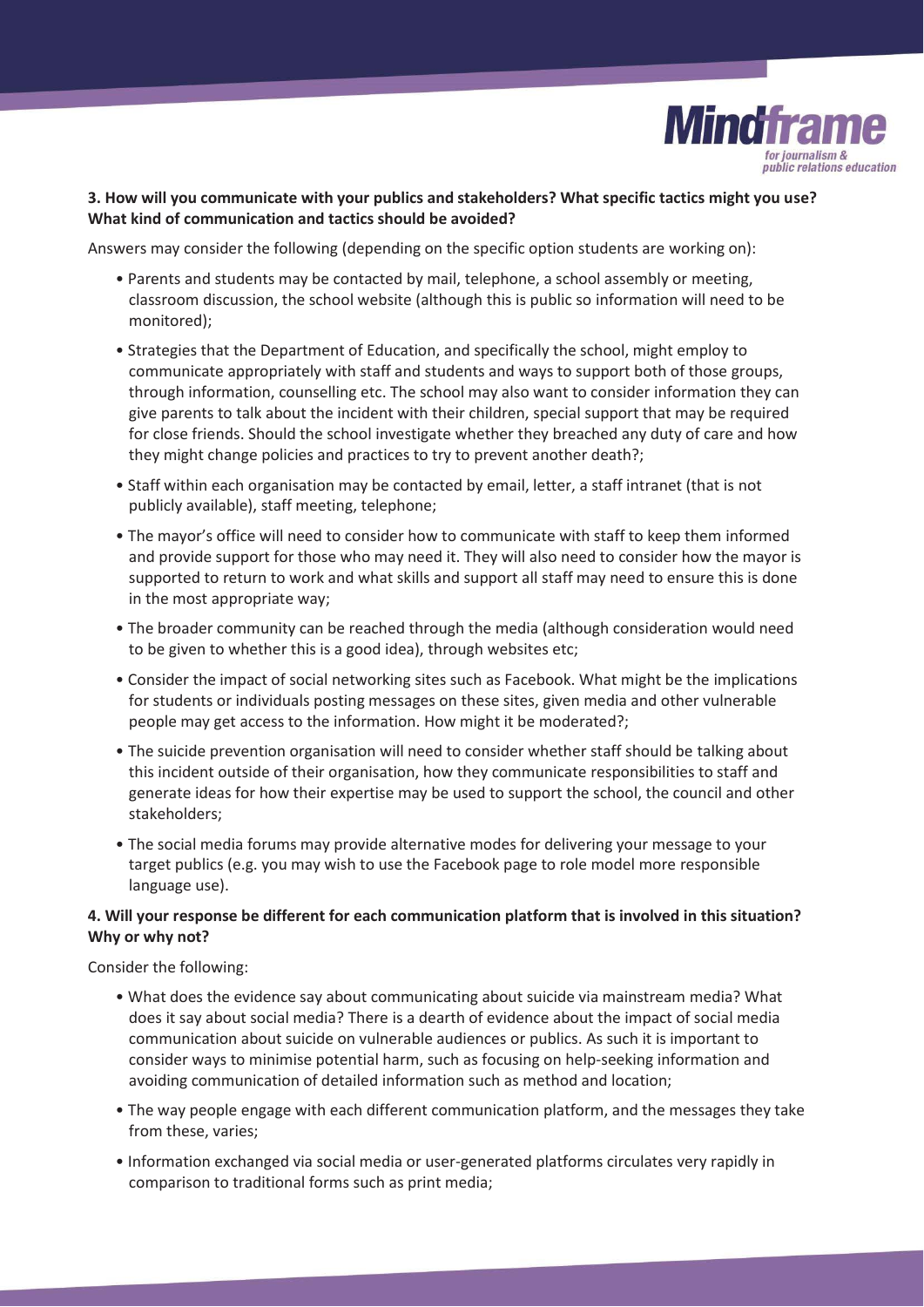

- When is it better to "strike at the heart of the crisis" and engage directly with consumers or publics, such as via social media?
- Consider the speed of circulation relevant to platform:
	- o If reported as offensive, Facebook posts can quickly be removed;
	- o Twitter is limited to 140 characters, however once circulated information is much harder to remove;
	- o If there were images (e.g. of the death) these would be more likely to circulate via handheld devices such as mobile phones and MMS.

## **5. Consider whether your organisation should release a statement or make comment to the media regarding the event. Things you will need to consider include:**

- The immediate availability of information and speed of social media circulation (i.e. before police confirmation or statement) could impact management of communications or implementation of communications plans;
- The implications for officially releasing or confirming information given the detail that is readily available via social media about the death:
	- $\circ$  Releasing information and detail about the death of the young man could have an impact on others - such as risk of copycat suicide by other students, distress it could cause to the family, friends, and school community;
	- $\circ$  Appropriate use of language to ensure any potential for further harm and distress is minimised.
- The news values associated with the story and the likelihood that the media will report the story regardless of a response from your organisation:
	- $\circ$  This story has many news values making it likely to be reported it is local, happened in a public place, to a young person, who is the son of the mayor. It makes for a dramatic and emotional story. Given that information is readily available via Facebook, and if the media will report the story anyway, it may be better to provide information to the media that ensures that the angle, context and content are responsible and unlikely to cause further harm. Students should consider what information they would include/exclude from a media response.
- What specific tactics you would use to involve and communicate with the media?
	- o What sensitivities do you need to be aware of and include in your response in order to adhere to the *Mindframe* guidelines and principles of *Mindframe* for Universities?;
	- $\circ$  Students should indicate when they would make a response  $-i.e.,$  immediately or in time;
	- $\circ$  Who would they nominate as spokespeople, and what type of media would they work with?
	- $\circ$  Would the organisation take the opportunity to explain to journalists the importance of treating the story with great care – noting the need to refrain from discussing location and method, and the importance of highlighting available supports for people who are distressed?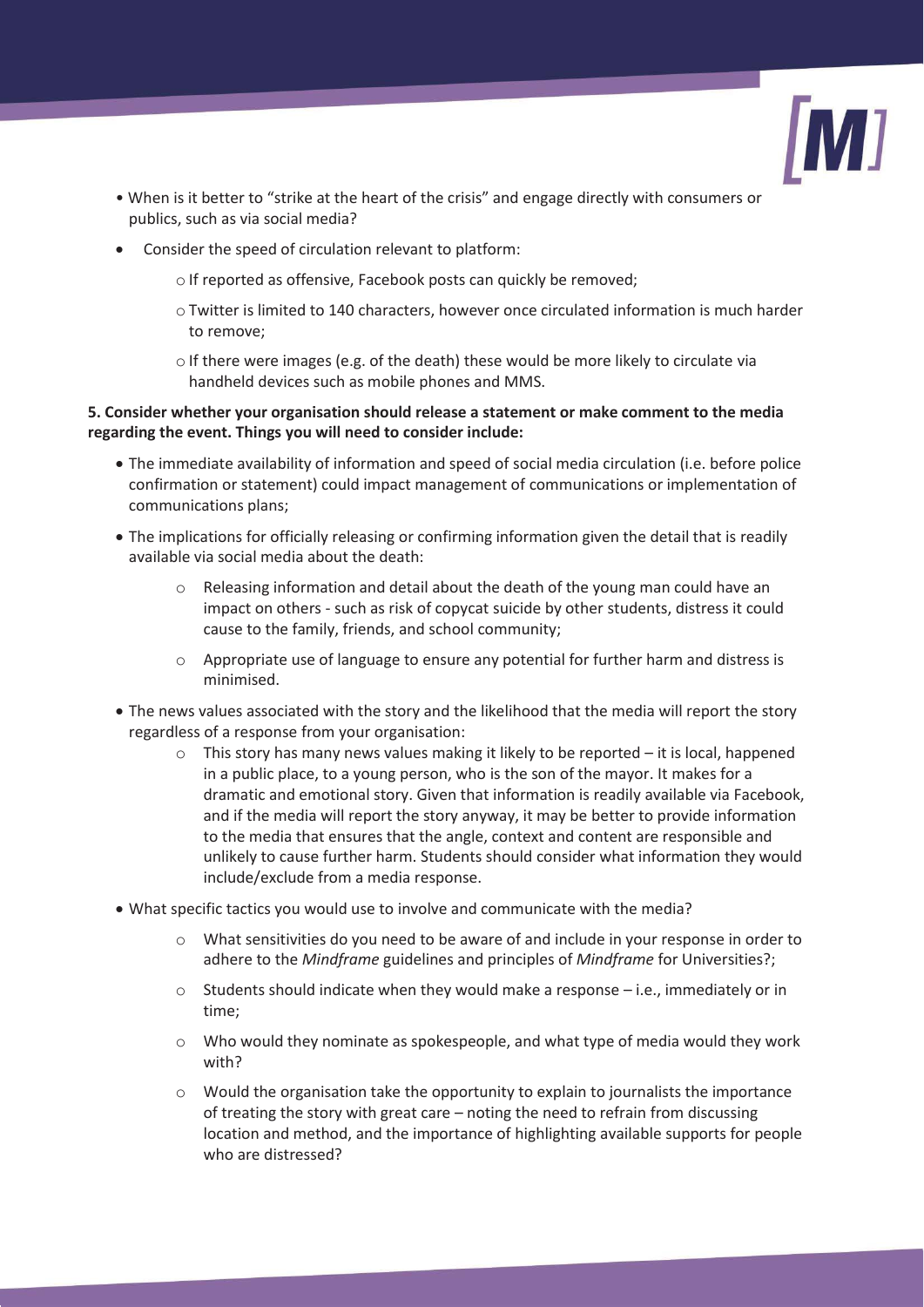

## **6. In responding to this situation, what are some of the ethical considerations that arise in this situation?**

- People who have been directly affected by a suicide death can be experiencing grief and the effects of trauma. They may not be in an optimal state to make an informed decision about media involvement;
- People who have lost someone to suicide in their close circle of friends or family are themselves at further lifetime risk of suicide, just by being exposed to the death. The period directly after the event, and then critical times like anniversaries, birthdays, Christmas can be particularly distressing for people;
- Many people believe that by telling their story (in all its detail) they could help others to prevent the same thing happening. This may or may not be the case. News reporting and communication that is just about the death is more likely to increase the chances of other deaths, rather than be protective. That is not to say that suicide stories should never be covered. However, great care needs to be taken to ensure the message that are promoted are about prevention and likely to have positive outcomes for the audience;
- Media may not handle the interview appropriately, and could add to the guilt and grief of the bereaved;
- x Both social media and traditional media can be consumed and contributed to in isolation from other people. In particular, user-generated content on such forums can have considerable risks associated for vulnerable participants.

It is extremely difficult to monitor the wellbeing of individuals contributing to social network pages or other online forums because posts can be misinterpreted, identities cannot be confirmed and the communication exchange is by its nature less conversational;

Ethics - How much of this information is actually communicable according to client rights and interests, practice codes of ethics, guidelines for communicating / reporting?

#### **7. How might you manage the impact of this situation within your organisation?**

If there are claims of negligence on behalf of your organisation or individuals within your organisation, then it may seem reasonable to defend those allegations in the media. However, students will need to consider whether more public discussion of the situation will be helpful or potentially harmful to the wider community. Students should also consider the source and or platform upon which such claims have featured, and the likely interpretation of publics viewing this platform.

For the suicide prevention organisation, this may be a great time to advocate for more funding. However, this needs to be evaluated against the potential public risk of having this debate in the media. Are there other ways to achieve this? How could new media technologies be appropriated for this aim?

#### **8. How will you manage possible risks to the community?**

A focus on help-seeking options, and promotion of help-seeking behaviours, are the best ways to minimise potential harm in the community. By doing this, students can manage the communication to offer hopeful messages and solutions rather than negative or sensational information. When communicating about suicide, students should always include 24-hour crisis support helplines such as Lifeline, Mensline, Kids Helpline or the Suicide Callback Service. More information about help-seeking information can be found on the *Mindframe* for Universities website. For a quick reference guide to crisis contact numbers, refer to the Student Quick Reference card, available here: www.mindframe-media.info